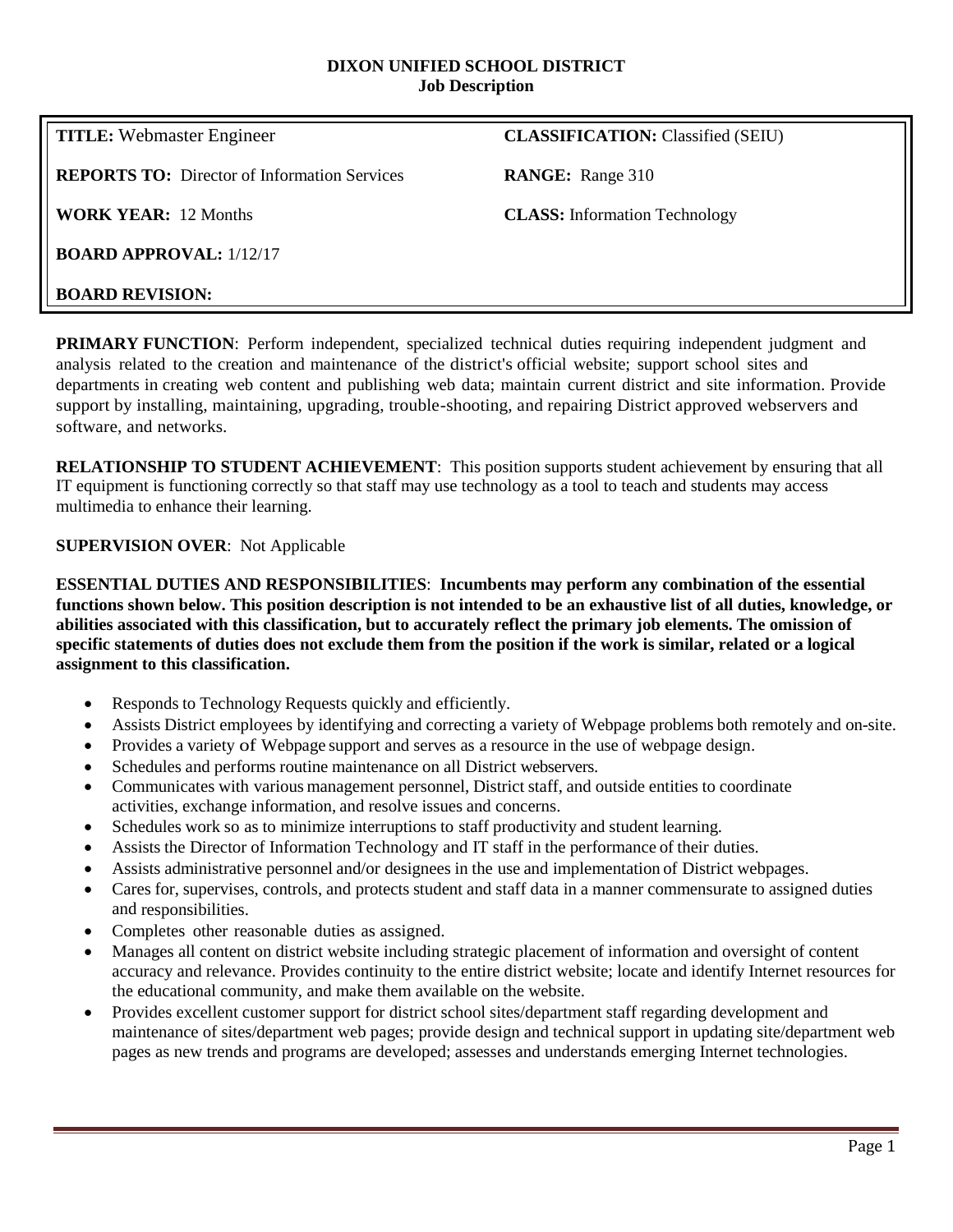- Provides excellent customer service by establishing positive relationships with district personnel, other departments, vendors, representatives from external organizations, the general public, and others; responds to phone calls, emails, letters, and other communications; lifts light objects.
- Serves as a primary liaison between the district and website vendor regarding design, development, and support of the site.
- Explains complex concepts and Internet-related matters clearly and simply to a wide variety of users requesting content published in Web format; troubleshoots, analyzes, and solves web page problems.
- Creates and produces written and multimedia content for the website regarding and school site initiatives and programs.
- Edits and maintains district and school websites using existing content management system (CMS).
- Creates and edits text, graphics, animation, audio, and video files, and place on Web servers; convert files between various formats, including word processing, spreadsheet, Adobe Printed Document Format (PDF), and Hyper Text Mark-up Language (HTML).
- Trains identified content owners in the use of web conversion tools and applications; assigns security access to site webmasters and page masters as needed; maintains regular contact with district sites/departments contacts to advise and train on developing web-based applications and programs.
- Assists with the development, dissemination, and observance or adherence to standards for publishing on the district's web sites; creates, edits, writes, and/or uploads text; validate and update links on the web.
- Monitors website users on the system, and analyzes a variety of data including number of user visits, paths utilized, and time spent on each site; evaluates user trends, and recommends modifications to provide ongoing improvement of the district's web site.
- Participates in a variety of work groups, committees, and task forces to design, develop, and implement webbased applications to communicate the district's programs, objectives, vision, mission, and guiding principles.
- Works with school improvement initiatives that close student achievement gaps between racial, ethnic, and economic groups by working with all of the diverse communities.

# **TRAINING, EDUCATION, AND EXPERIENCE:**

- High school diploma or the equivalent.
- College-level course work in computer science or related field desirable.
- Two or more years' experience in Information Technology work OR an equivalent combination of experience and education from which comparable knowledge, skills, and abilities have been achieved.
- Experience with Windows OS, Mac OS, Tablet IOS, and network environments preferred.
- Prior experience working in a public school setting preferred.

## **LICENSES AND OTHER REQUIREMENTS:**

- Valid California Driver's License, insurable status by the District's carrier, and access to a personal vehicle.
- Fingerprint/criminal justice clearance.
- Possession of a negative TB risk assessment certificate and, if risk factors are identified, a negative TB examination, that is no more than 60 days old and renewable at least once every four years.

### **KNOWLEDGE AND ABILITIES: The following outline of essential knowledge, abilities, and physical requirements is not exhaustive and may be supplemented as necessary in accordance of the job.**

## KNOWLEDGE OF\*:

- Computers and related hardware operation principles for both Macintosh and PCs.
- Internet, Windows networks, computer peripherals, and supporting software.
- Beginning knowledge of Local Area Networks (LANs), equipment and supporting software.
- Beginning knowledge of LAN security concepts and practice.
- Laws and regulations affecting computer software.
- Practices, procedures, resources, and applications on the Internet.
- Hypertext Transfer Protocol (HTTP) concepts and technologies.
- Troubleshooting strategies for PC platforms, and various Internet browsers and versions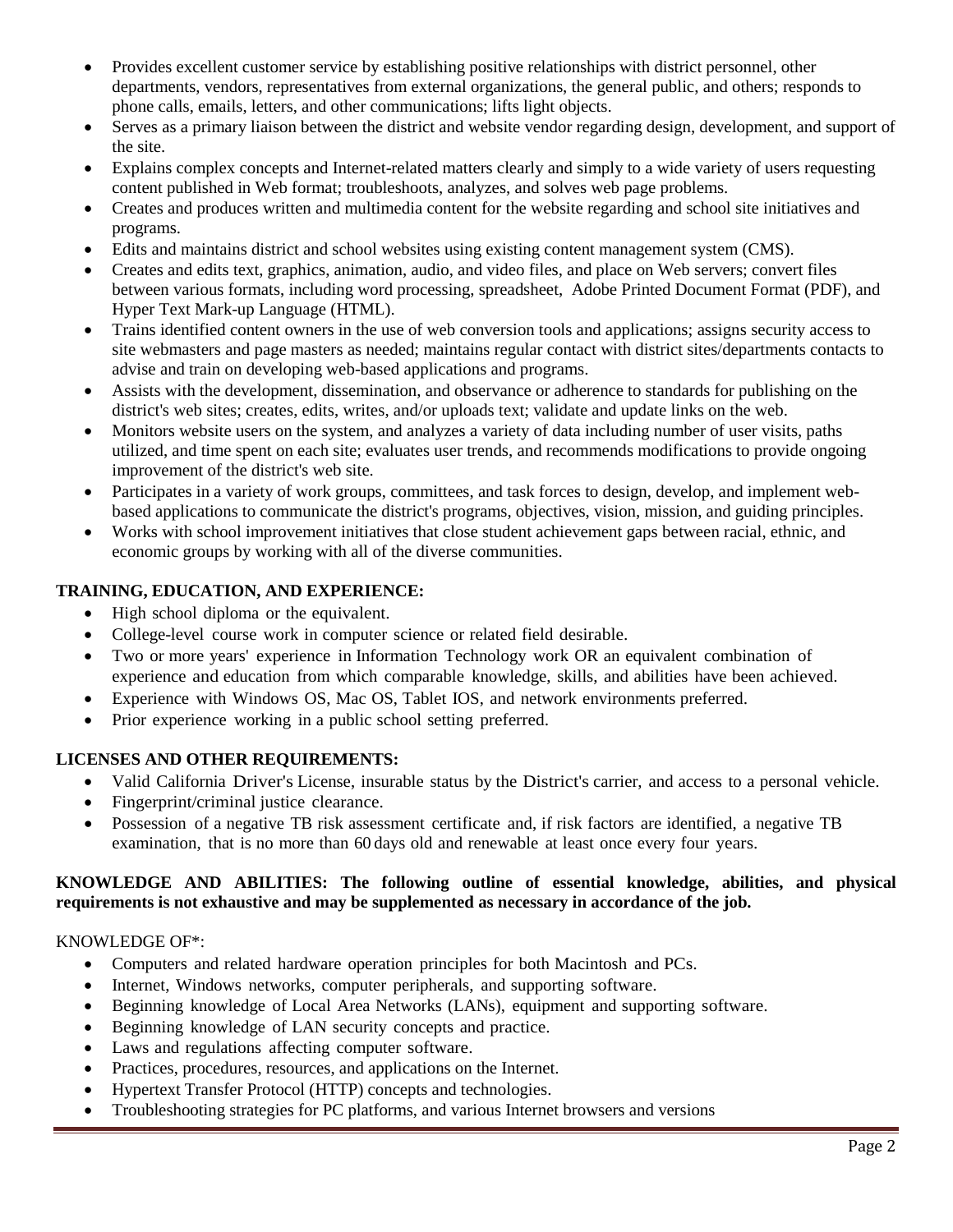- Windows and Mobile operating environments.
- Word processing software, and web page development software and tools.
- Content Management Systems (CMS)
- Accepted design concepts, Internet protocol, Graphical User Interface, and other standards.
- Graphics creation and manipulation tools.
- Current webpage software applications and tools.
- Operation of a computer, related hardware and software, and standard office equipment.
- Record-keeping techniques.
- Oral and written communication skills.
- Interpersonal skills using tact, patience, and courtesy. Health and safety regulations.
- Technical aspects of field of specialty.

#### ABILITY TO\*:

- Diagnose and assist District staff with web-related software problems.
- Monitors Internet services for the District.
- Deal tactfully and courteously with users in training and technical assistance environments.
- Explain webpage programs to District staff.
- Maintain current knowledge of technological advances in the field.
- Analyze, interpret, and report problems.
- Prioritize and schedule work.
- Maintain confidentiality of privileged information obtained in the course of work.
- Exercise caution and comply with health and safety regulations.
- Provide service and assistance to others using tact, patience, and courtesy.
- Give, understand, and carry out multi-step oral and written instructions.
- Form and maintain cooperative and effective working relationships with others.
- Sustain productivity with frequent interruptions and attention to deadlines.
- Maintain consistent, punctual, and regular attendance.
- Work both independently with little direction and as a part of a team.
- Meet District standards of professional conduct as outlined in Board Policy.
- Apply web programming languages and technologies.
- Design and implement user-friendly and creative web pages.
- Design and develop professional quality graphics for use on district websites.
- Train users on web-based applications, concepts, and techniques.
- Create HTML files, and convert various files into formats such as HTML or PDF.
- Troubleshoot, analyze, and solve web page problems.
- Explain complex concepts and Internet-related matters clearly and simply to a wide variety of users.
- Use commonly available office automation tools.
- Work with school improvement initiatives that close student achievement gaps between racial, ethnic, and economic groups by working with all of the diverse communities.
- Multi-task and complete work with many interruptions. Lift light objects according to safety regulations.

*\*Candidates should have fundamental working knowledge of these concepts, practices, and procedures, and the ability to apply them in varied situations.*

## **WORKING CONDITIONS:**

PHYSICAL DEMANDS (*With or without the use of aids)*\*:

- Work is performed while in a stationary position for extended periods of time.
- Work is performed while moving about the office to utilize equipment, technology, etc.
- Work is performed while positioning self to access files and supplies.
- May require traveling in a vehicle to job assignments.